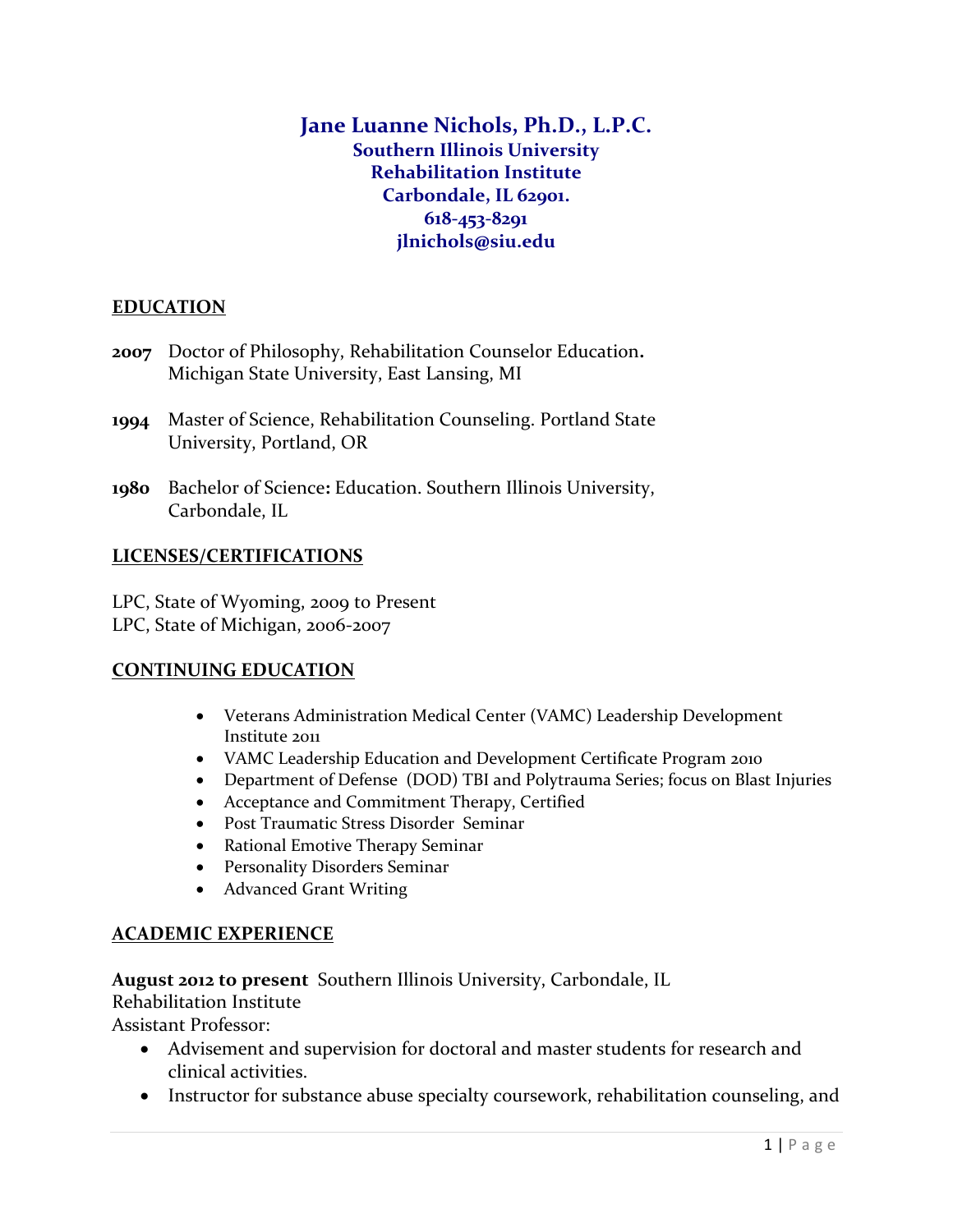rehabilitation administration

• Committee membership

**August 2007 to June 2008** Assumption College, Worcester, MA Institute of Human Services and Rehabilitation Studies Assistant Professor:

- Graduate Internship Supervisor
- Etiology of Substance Abuse
- Introduction to Human Services
- Medical Aspects of Disability
- Faculty Development Award for special studies in therapeutic intervention for veterans with chronic illness.

**August 2002-May 2007** Michigan State University, East Lansing, MI Department of Counselor Education, Psychology, and Special Education.

Instructor/Graduate Assistant:

- Employment Strategies for Persons With Disabilities
- Graduate Internship Supervisor
- Substance Abuse and Society
- Program Assistant: Liaison for new graduate students.
- Participated in C.O.R.E certification process.

| January 1998-January 2000 | <b>Chemeketa Community College</b> |  |
|---------------------------|------------------------------------|--|
|                           | Salem, OR                          |  |

Proficiency Skills Program Coordinator:

- Coordinated and implemented a statewide program for transitional training for atrisk adolescents with co-occurring disabilities including cognitive disorders.
- Supervised and directed staff.
- Responsible for program growth and development.
- Partnered with University of Oregon and the Veterans administration for development a college program specifically targeted toward at risk youth with disabilities in rural communities.

### **CLINICAL EXPERIENCE**

#### **July, 2008- Present**

Dept. of Veterans Affairs**,** Veterans Administration Medical Center Domiciliary Residential Rehabilitation and Treatment Program Sheridan, WY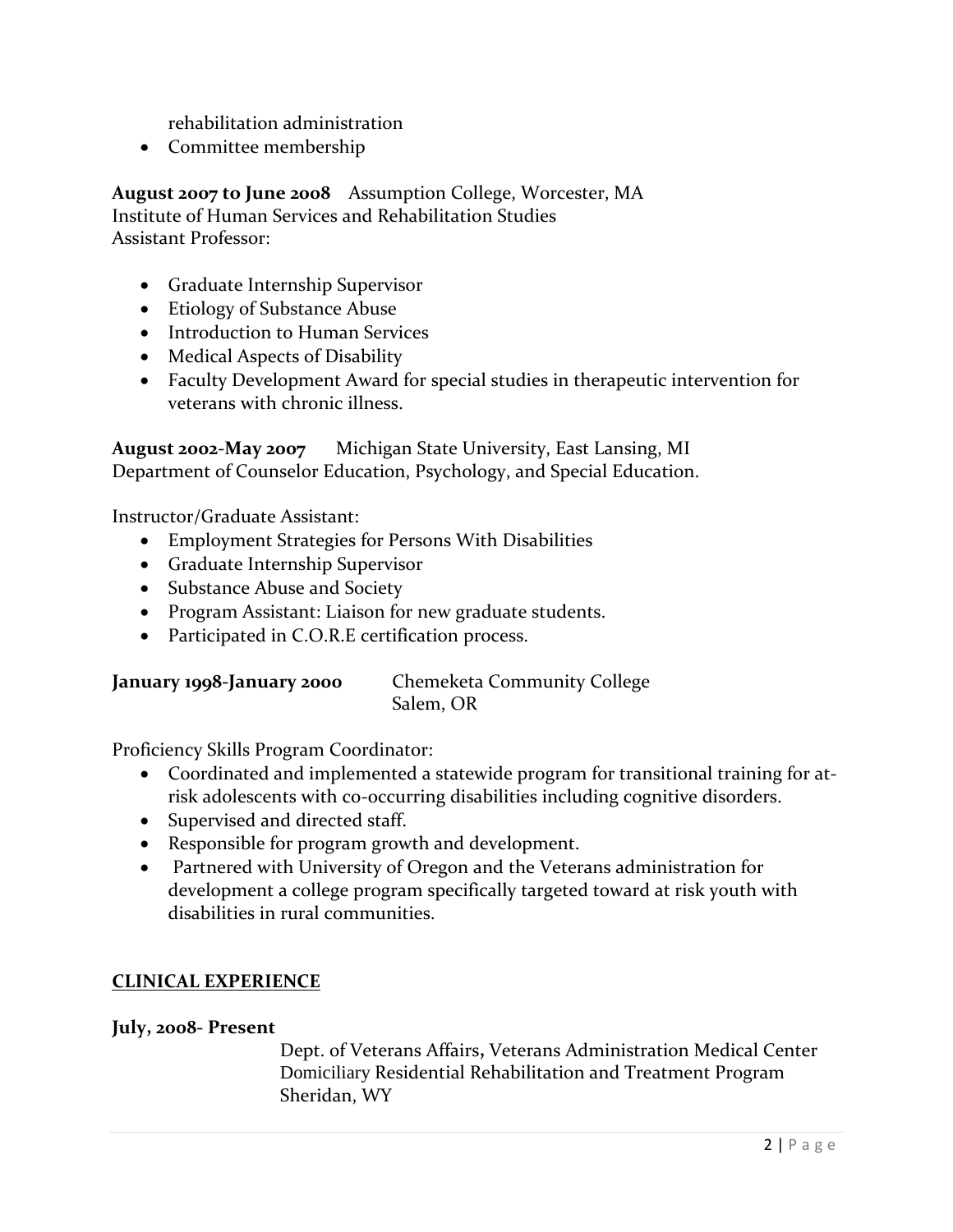Rehabilitation Counseling Coordinator/Case Manager Responsibilities:

- Mental health and vocational counseling for homeless veterans with persistent and chronic mental illness, substance abuse and physical disability.
- Responsible for all clinical assessments, utilizing specific knowledge regarding psychosocial aspects of disability.
- Responsible for developing aggressive outreach programs to solicit services including support services, on-the job-training-supported employment.
- Coordination of services with Compensated Work Therapy, Supported Employment, State of Wyoming Department of Vocational Rehabilitation, and local and interstate colleges and universities.
- Secured and manage the grant funded VAMC/Sheridan College Initiative which offers low cost education and training opportunities to veterans in the Sheridan area.
- Secured and manage the grant funded Independent Living Transportation Voucher Program which offers transportation to homeless veterans for job search.
- Supervision of graduate level Mental Health and Rehabilitation Counseling interns.
- Administrative assignments: Ethic Committee Chair, Homeless Veteran Readjustment Project Committee, Mental Health Foster Home Committee, Leadership Development Program Educator.

### **February, 2011 –December, 2011**

Dept. of Veterans Affairs**,** Veterans Administration Medical Center Domiciliary Residential Rehabilitation and Treatment Program Sheridan, WY

Acting HUD-VASH Program Coordinator Responsibilities:

- Development and maintenance of a systematic program offering a unique panel of services in the area of permanent supportive housing for homeless veterans with a variety of disabilities.
- Use of specific knowledge of the medical and psychological needs of the veterans with disabilities to determine eligibility of veterans for transitional housing.
- Intensive work with veterans in a rural community to develop treatment plans that are person-centric with emphasis on specific, measurable, attainable, results-oriented and timely treatment goals.
- Completion of psychosocial assessments, integrated summaries, progress reports, treatment plans and discharge plans.
- Consultation and education of staff and residents pertaining to HUD-VASH.
- Completion of weekly and monthly performance records.

| July 2005-December 2006 | <b>Total Health Education</b> |
|-------------------------|-------------------------------|
|                         | Lansing, MI                   |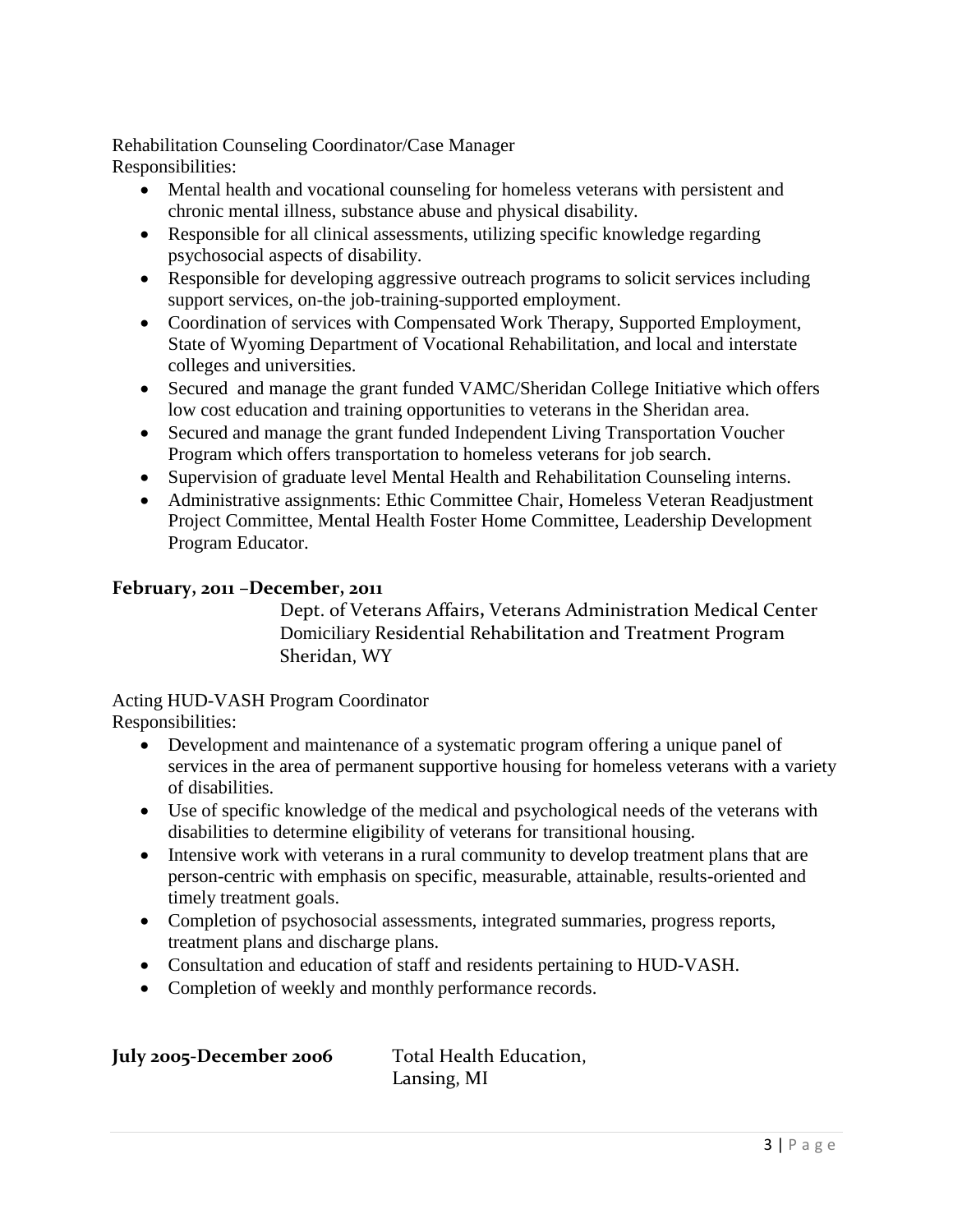Alcohol and Drug Abuse Therapist:

- Individual and group therapy
- Advanced case management for court mandated adolescents and adults.
- Development of community resources to aid transition.
- Coordination of services with Drug Courts.
- Treatment plan development.

| November 2003- September 2005 | Hope Rehabilitation, TBI Treatment Center, |
|-------------------------------|--------------------------------------------|
|                               | East Lansing, MI                           |

Disability Case Manager:

- Advanced case management and rehabilitation services for outpatients.
- Target group: Persons with severe to moderate traumatic brain injury.
- Responsible for assessment, treatment plans and discharge plans.
- Responsible for employment counseling and adjunct services.
- Expert in guidelines and regulations for the provision of services within an insurer and Medicare funded program.

| January 2006-May 2006 | Origami, Poly trauma Treatment Center |
|-----------------------|---------------------------------------|
|                       | East Lansing, MI                      |

Doctoral research and clinical: Traumatic Brain Injury.

| <b>August 2001- August 2002</b> | State of Washington, Division of         |  |
|---------------------------------|------------------------------------------|--|
|                                 | Vocational Rehabilitation, Vancouver, WA |  |

Rehabilitation Counselor:

- Provided individual and rehabilitation counseling services for a diverse population.
- Target group: adults with severe physical, cognitive and emotional disabilities.
- Responsible for employment counseling and recommendations for adjunct services, such as job accommodation and work evaluation, psychiatric assessment and neuropsychological testing.
- Expert in guidelines and regulations for services provided within a State and federally funded program.

| April 2000-August 2001 SCA Pacific Inc. |               |
|-----------------------------------------|---------------|
|                                         | Vancouver, WA |

Intensive In-Home Program, Case Manager**:** 

- Provide intensive in-home therapeutic intervention for adults and adolescents with significant cognitive and psychiatric disabilities, and those with co-occurring substance abuse disorders.
- Responsible for identifying and reporting barriers to participation in AFS services.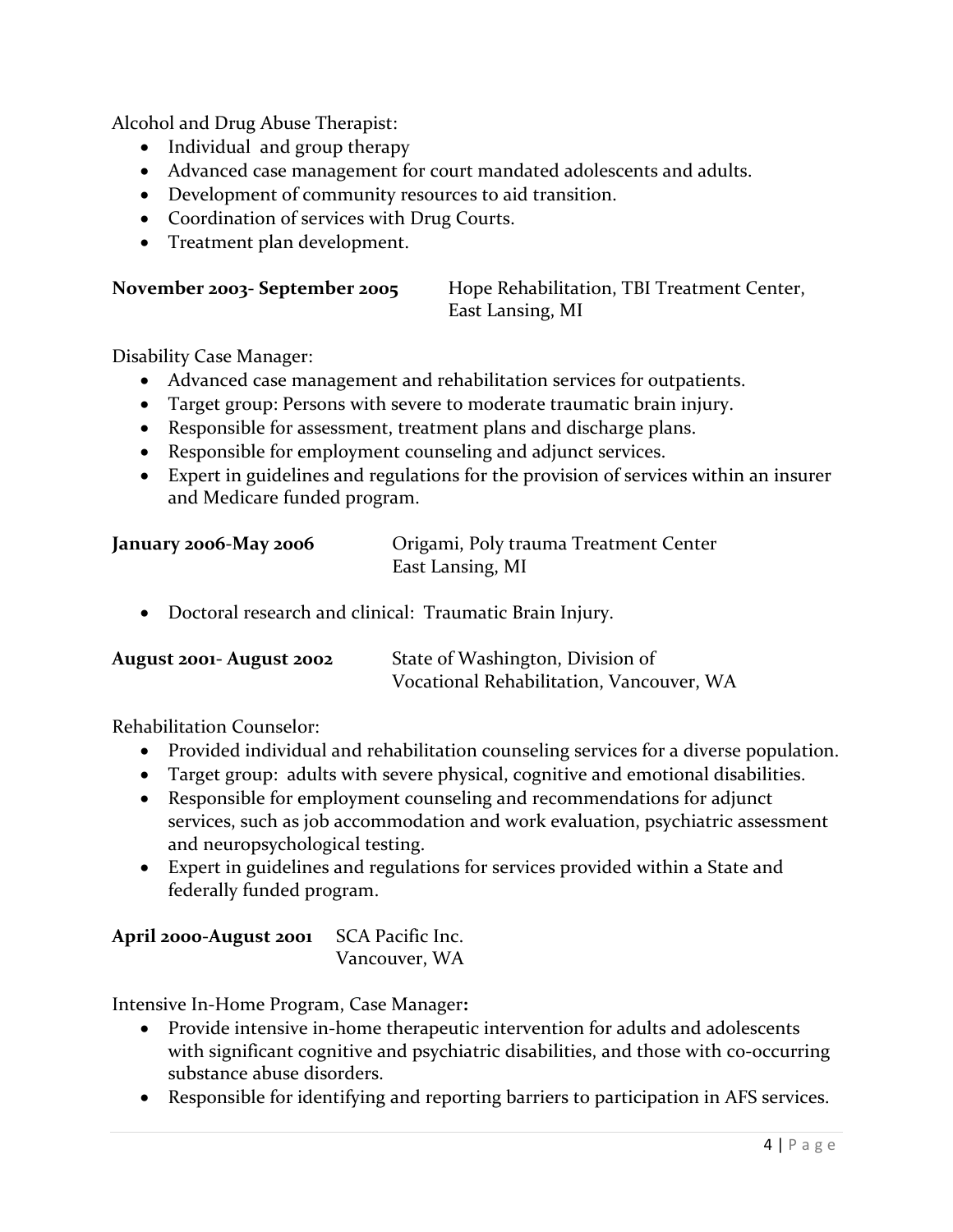- Develop detailed plans for intervention and movement toward independence from institutional and monetary systems.
- Coordinate with state and federal services to facilitate independent living.

| April 1993-December 1998 | Reigel Vocational Consultation |
|--------------------------|--------------------------------|
|                          | Portland, OR                   |

Rehabilitation Counselor:

- Provided a full range of counseling services for adults with chronic and disabling illnesses, specializing in TBI and mental health.
- Responsible for eligibility evaluations, psychosocial assessments, rehabilitation plan development, referral for training services, curriculum development, job coaching, job development, community outreach, and employer education surrounding disabilities.
- Administered testing as appropriate.
- Forensic, consultative, second opinion and specialized counseling assignments
- Responsible for justifying all related expenses to payers, accurate reporting according to payer

### **HONORS AND RECOGNITION**

- Recipient of VA Outstanding Employee Certificate (2009, 2010).
- Faculty Development Award, Assumption College (2008).
- Award, National Rehabilitation Counseling Association Doctoral Research and Writing Scholarship (2006).
- Award, Sally Meyers Student Scholarship, Michigan Association of Alcohol and Drug Addiction (2005).
- Recipient, Federal Rehabilitation Services Administration (RSA) scholarship for doctoral study in rehabilitation counseling (1993-1995, 2000).

# **PUBLICATIONS**

- Nichols, J.L. & Kosciulek, J. (2007). A qualitative analysis of the social interactions of individuals with traumatic brain injury. *Published dissertation.*
- Nichols, J. L. (2007). The influence of coworker justice perceptions on worksite accommodations and the return to work of individuals with disabilities. *Journal of Applied Rehabilitation Counseling*.
- Nichols, J. L. (2006). Balancing reason and intuition: Tuning in to indecision*. Journal of Rehabilitation*, 72(4) 40-48.
- Nichols, J. L. (2006). The leadership challenge in rehabilitation, *ARM of MRA*, 31, 1- 17.
- Kristal-Brandon, S. & Nichols, J. L. (2006). Leadership: Creating great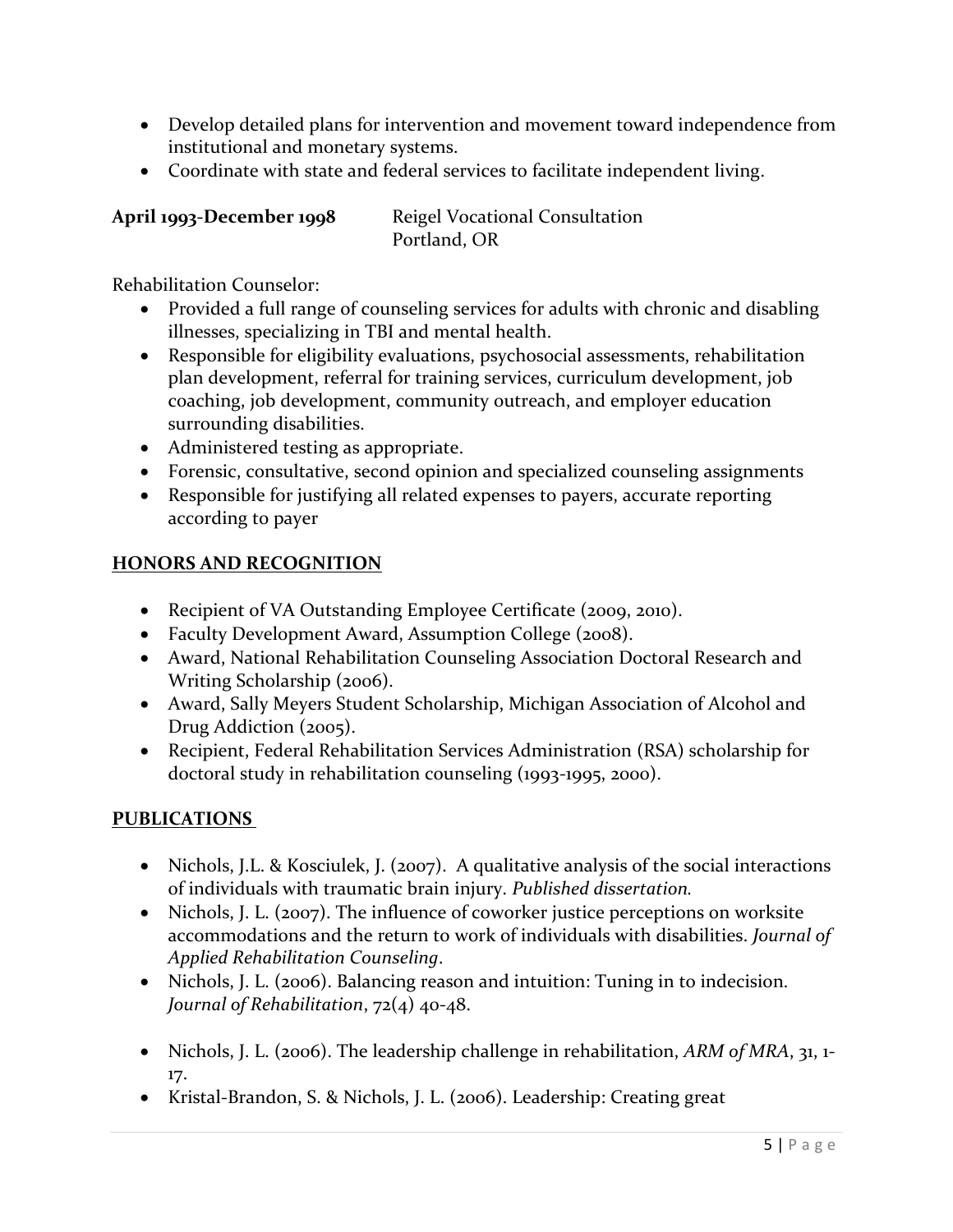organizations. *ARM of MRA, 31 (4), 1-22* Nichols, J.L. (2006). Being a person of influence: Leading through Change. *ARM of MRA, 31 (5).* 

# **PRESENTATIONS TO PROFESSIONAL GROUPS**

- Nichols, J., Martinez, S; Gramals-Pettellier, C., Psenda, P., Solie, B., Weede, A (2011). *Optimizing the use of the Veterans Administration Career Ladder and Upward Mobility Programs for employee development.* Poster presentation at the Veterans Administration Leadership Development Conference, Denver, CO.
- Nichols, J. & Hegy, J. August (2009). *Employment of persons with TBI and physical disabilities; interventions for success.* Paper presented at the Sheridan Wyoming Business Leadership Conference, Sheridan, WY.
- Nichols, J. & Mann, M. September (2008). *Impact of TBI and PTSD on returning OIF/OEF veterans,* presented by invitation to Sheridan Community College faculty and staff.
- Nichols, J. (2008). *A holistic approach toward therapeutic interventions for TBI*, paper presented for clinical training, Veterans Administration medical Center, Sheridan, WY.
- Nichols, J. (2006). *Effective employment strategies for persons with disabilities: a unique approach toward partnership*, paper presented by invitation at Michigan Works! Career Alliances regional office, Flint, MI.
- Nichols, J. February (2006) *Creative Methods for Teaching Employment Strategies,*  presentation at the National Council of Rehabilitation Educators conference, San Diego, CA.
- Nichols, J. & Groomes, D. (2005). *Effective Employment Strategies: a Unique Approach toward Partnership*, presentation at the Michigan Rehabilitation Conference, Grand Rapids, MI.
- Nichols, J. (2005). *Balancing intuition and reason: Tuning in to Indecision,* paper presented by invitation at the at 2005 National Rehabilitation Counseling Association conference in Memphis, TN.
- Nichols, J. (2004). *Ethical decision making in rehabilitation counseling: An integrative approach,* paper presented at the Michigan Rehabilitation Conference, Traverse City, MI.
- Nichols, J. (2003). *Disability studies: What rehabilitation counseling educators should know,* poster presented to the National Council of Rehabilitation Educators, Tucson, AZ.

# **LEADERSHIP IN PROFESSIONAL ORGANIZATIONS**

- Member, Rural Transportation Initiative Committee, Sheridan, WY 2011-present
- Member, Sheridan Business Leadership Network, Sheridan, WY 2009-present
- Executive Committee, State of Wyoming Rehabilitation Counseling Board

2009-present